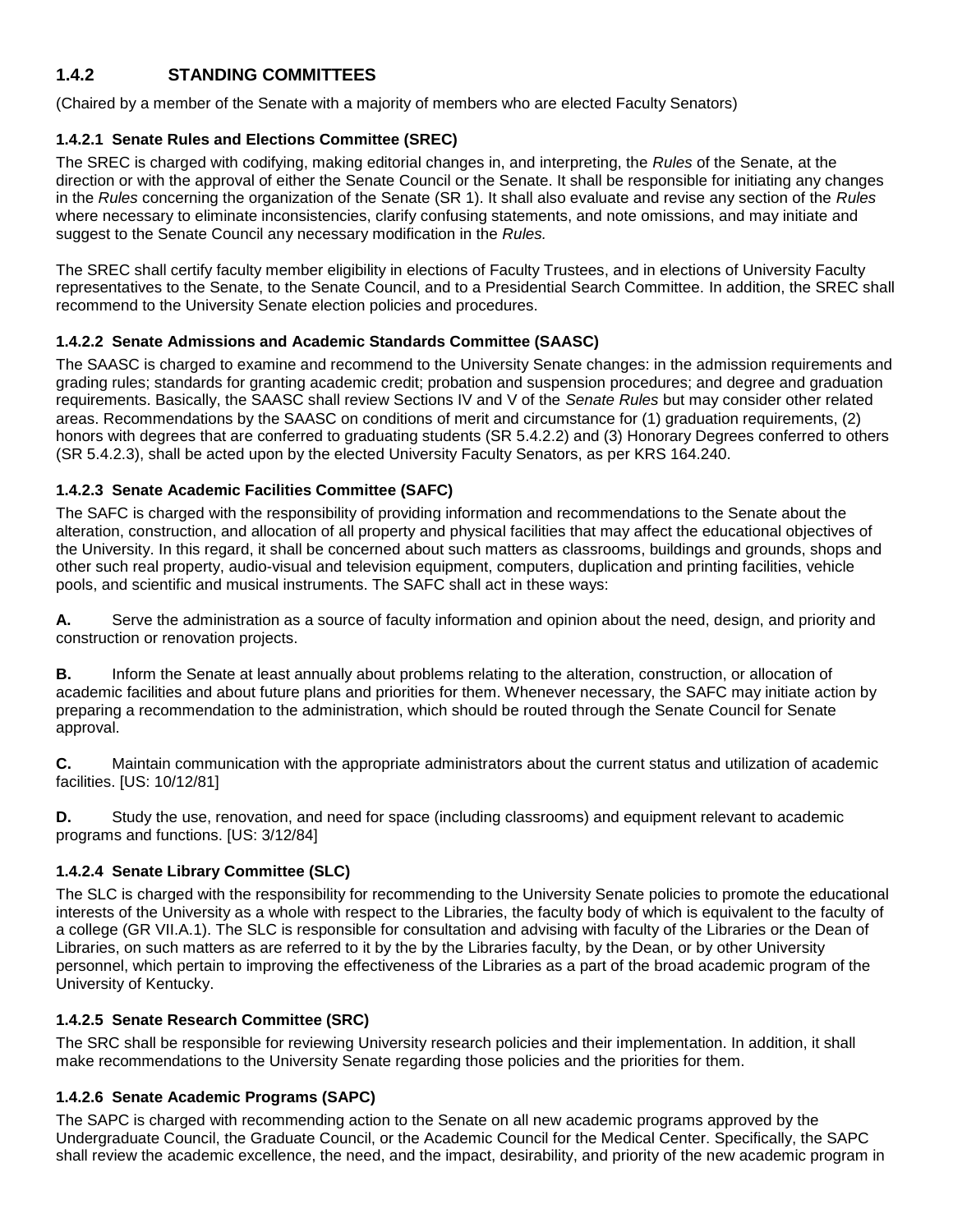relation to other programs. In approving a new program, the Committee shall recommend a priority to indicate its importance and the immediacy with which it should be implemented.

The Committee shall function mainly through three permanent subcommittees: Graduate Degree Programs, First Degree Programs (including undergraduate degree programs), and Professional and Pre-professional Degree programs. The appropriate subcommittee shall investigate the proposed new program and present its evaluation to the full committee, which shall decide on its recommendation to the Senate. In ascertaining the appropriate subcommittee, and in acting upon the recommendations of the SAPC, it is the policy of the University Senate to adopt and utilize the definitions of the Council on Postsecondary Education that distinguish these different types of degree programs.

#### **1.4.2.7 Senate Academic Planning and Priorities Committee (SAPPC)**

The SAPPC is charged with concern over major, broad, long-range plans and priorities. It shall:

**A.** identify major academic problems likely to be faced by the University in the foreseeable future;

- **B.** formulate and recommend to the Senate plausible academic goals for the institution;
- **C.** develop procedures and criteria for recommending academic priorities;

**D.** recommend to the Senate institutional policies that recognize academic priorities and goals, assess the progress of the institution toward its goals and report periodically to the Senate; and,

**E.** recommend to the Senate a means for increasing the University's effectiveness in establishing and implementing its academic policies.

**F.** serve the Senate and the administration as a source of faculty information and opinion concerning academic planning and priorities. [US: 4/10/89]

### **1.4.2.8 Senate Academic Organization and Structure Committee (SAOSC)**

The SAOSC is charged to:

**A.** review and recommend to the University Senate priorities on all proposals for new educational units (colleges, schools, departments, graduate centers, multidisciplinary research centers and institutes; interdisciplinary instructional programs)

**B.** review all proposals for abolishment or merger of existing educational units;

**C.** review all proposals for major changes in organization and structure of educational units;

**D.** make appropriate recommendations to the University Senate (and through the Senate to the President and/or Provost) regarding creation, abolition or alterations in organization or structure, or reporting relationships, of educational units throughout the University.

**E.** Study and report to the Senate on matters pertaining to faculty size and strength, and student enrollment. [US: 3/12/84]

### **1.4.2.9 Senate Institutional Finances and Resources Allocation Committee (SIFRAC)**

The SIFRAC is charged to inform the Senate Council and the Senate on the present status of the prospective changes in the finances and other resources available to the University. The SIFRAC shall analyze public budget documents, published reports about financial and other trends and shall consult appropriate officials in fulfilling this function. It shall also examine budgetary data concerning the allocation of available financial resources resulting from budget reductions. However, the SIFRAC's concerns here shall not be focused on departmental, college or other particular interests, but on general concerns and procedures taken from the perspective of the entire University. The SIFRAC shall issue a report annually, and shall make specific reports to the Senate Council at the latter's request.

Membership on the SIFRAC shall include senior faculty with financial and budgetary expertise relevant to university finances. Neither the chair nor a majority of the SIFRAC members have to be elected members of the Senate.

### **1.4.2.10 Senate Reinstatement Committee (SRIC)**

The SRIC makes final decisions on cases of students who have been academically suspended from the University a second time, whose readmission is dependent on the recommendation of the dean of the college in which the student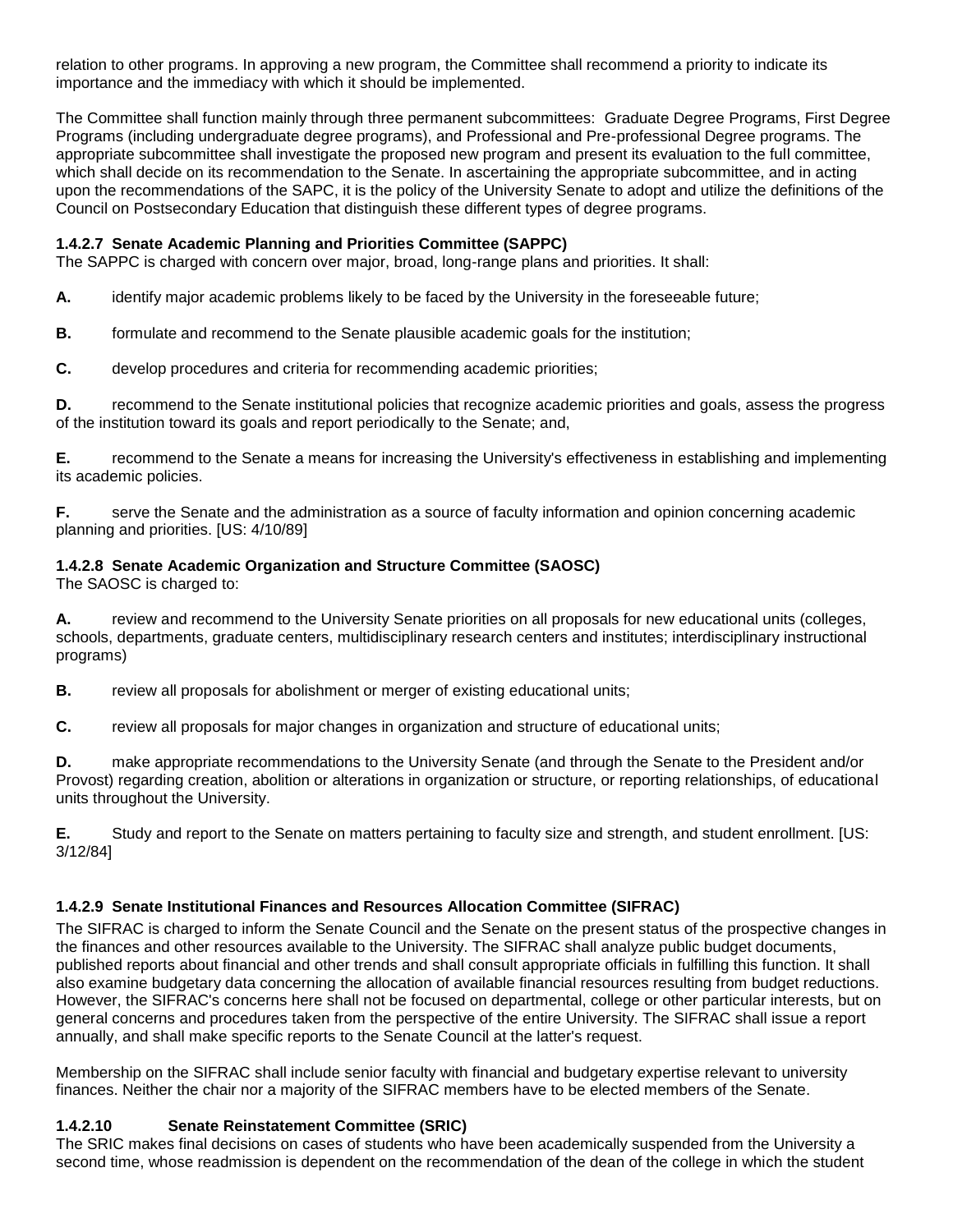plans to enroll and who have petitioned the Senate Council for readmission as per SR 5.3.1.3.D. The SRIC is comprised of the voting members of the Senate Council except if the Senate Council annually votes to name a specific subset of not less than three of its members to constitute the committee. In the latter case, if the Senate Council seeks to designate not more than one student member of the Senate Council as an SRIC member, but no student Senate Council member is available, then a student member shall be nominated to the Senate Council by the Student Government Association.

## **(1.4.2.11) Senate Committee on Committees**

[charge being now developed]

## **(1.4.2.12) Senate Advisory Committee on Appointment, Promotion and Tenure**

[Membership: chairs of Academic Area Advisory Committees; charge being now developed]

# **1.4.3 STANDING COMMITTEES**

(Not necessarily chaired by a member of the Senate or composed of a majority of members who are elected Faculty Senators)

### **1.4.3.0 Senate University Studies Committee (SUSC)** [US: 2/3/86; 4/14/86; 10/12/87; 4/23/01]

**A**. The University Studies Committee of the University Senate shall be composed of fourteen (14) voting members, twelve from the University Faculty, and two (2) undergraduates. It shall be chaired by the Associate Provost for Undergraduate Education who shall not have a vote except in cases of ties.

The University Faculty members on the SUSC shall be appointed by the Senate Council. The Senate Council shall solicit nominations from the University Faculty prior to making appointments. The composition of the faculty membership shall be from the same areas of as used in structuring the appointments to the Undergraduate Council (SR 1.3.3.2), with nine members representing the various undergraduate colleges or parts of colleges, and three members appointed at large by the Associate Provost for Undergraduate Education, with the consent of the elected members of the University Studies Committee. Faculty members shall serve for staggered three-year terms and may not succeed themselves nor may they serve on the SUSC again for a period of three years, except for a faculty member who is appointed to fill out a vacant term of one year or less.

The two student members shall be appointed annually by the Senate Council from names recommended by the President of the Student Government Association. [US: 10/12/87]

In addition, in view of that Lexington Community College students enrolled as of July 1, 2004 will be eligible for a University of Kentucky degree if the requirements are completed by August 31, 2010 (HJR214), a liaison to the Undergraduate Council during this period, if desired by the faculty of Lexington Community College, shall designated by a method determined by the faculty of the Lexington Community College.

[language removed]

### **C. Waivers**

All waivers of or substitutions for program requirements for particular categories of students, if approved by the Committee, shall be submitted to the Senate Council for its approval. The Senate Council's approval of temporary waivers of or substitutions for program requirements for particular categories of students shall be final. [US: 10/11/99]

# **1.4.3.1 Senate Admissions Advisory Committee (SAAC)** [US: 11/12/90]

**A**. The SAAC is a standing committee of the University Senate. The voting members of the SAAC are the Assistant Provost for Enrollment Management, the Chair of the Senate committee on Admissions and Academic Standards, and three additional University Faculty members appointed by the Senate Council to staggered three-year terms. *Ex officio*, non-voting members of the Committee are the Associate Provost of Undergraduate Education and the Vice President for Institutional Research, Planning and Effectiveness (or that person's designee). The committee must be chaired by one of the three appointed University Faculty members. In the case of a tie vote, the vote of the chair shall prevail.

The SAAC is responsible for recommending admissions policy within general guidelines established by the University Senate. The SAAC is charged to:

**1.** Establish the University's admissions management system, as described in SR 4.2.1.1.B.